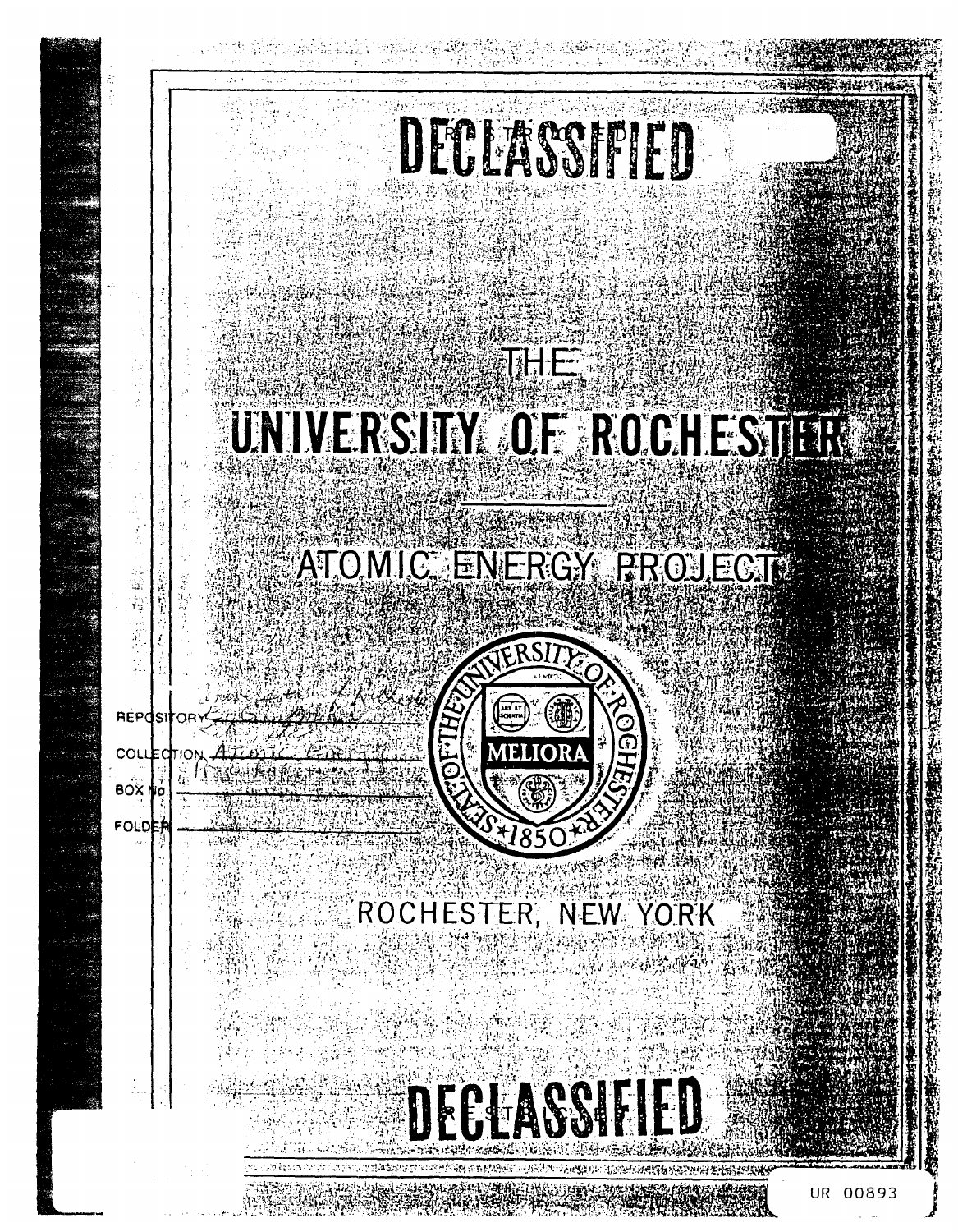This document consists of 125 pages. Number 95 of 131 copies. Series B.

大心不 ICTE  $\mathbf{R}$ ு Ŵ

 $\bar{\omega}$ 

 $\text{TR} - 60$ 

Health and Biology

THE UNIVERSITY OF ROCHESTER Atomic Energy Project P. O. Box 287, Station 3 Rochester 7, New York

Contract W-7401-eng-49

#### SUMMARY OF RESEARCH AND SERVICE PROGRAMS

January 1, 1948 thru December 31, 1948

STATUS VERIFIED UNCLASSIFIED **RØVED FOR PUBLIC RELEASE** ant) abh  $1 - 95$ 3 James W Criswell Date

Submitted by: Henry A. Blair, Director

 $2/1/49$ Report Received: Series B Issued! MAR 28 1949

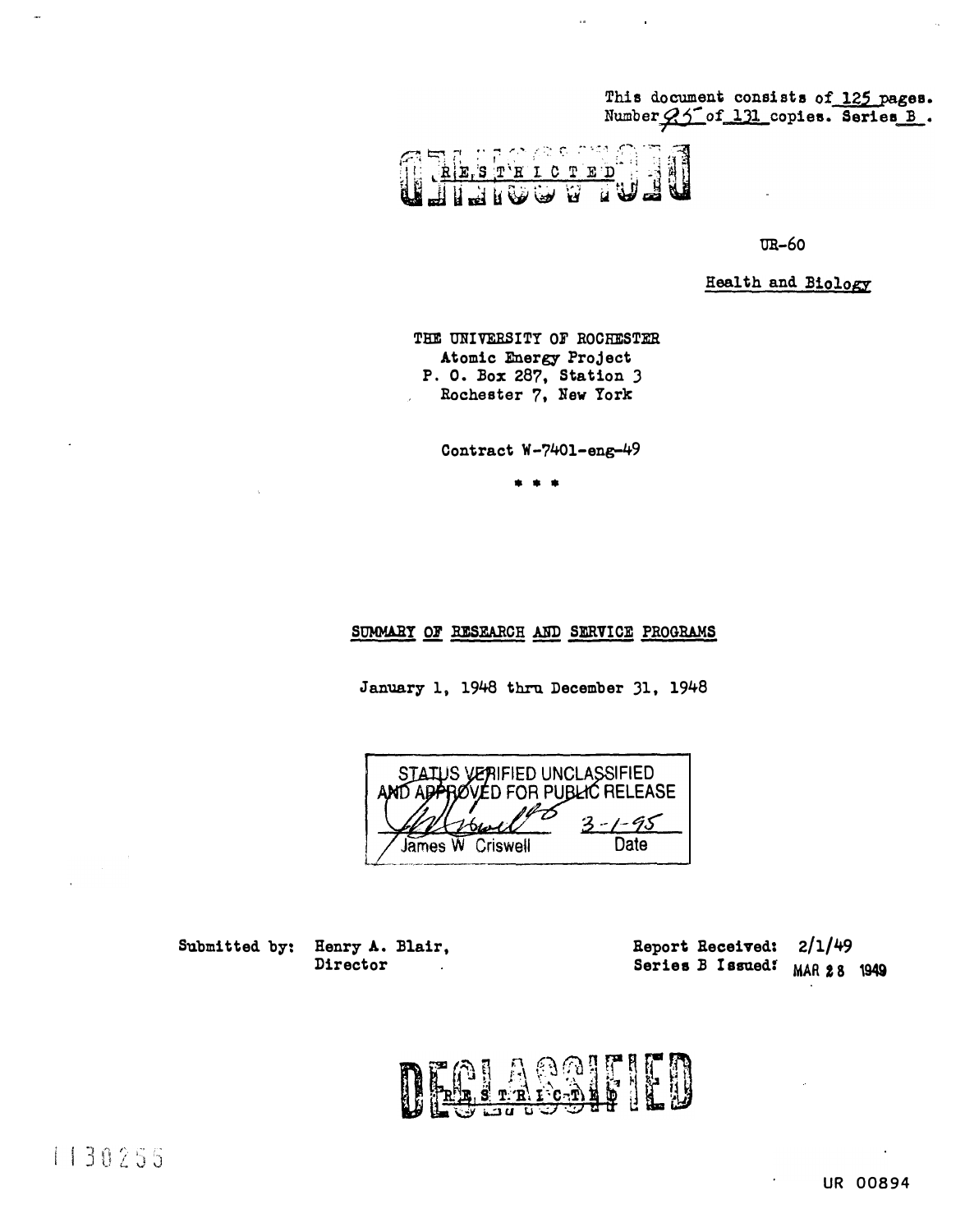98.

PBOGBAM F.

FLUORIDE

Problem Code: F.4 (Fate)

Section Code: 3210, 3220

To supply evidence useful in the litigation arising from an alleged loss. of a fruit crop several years ago, a number of problema have been opened. Since excessive blood fluoride levels were reported in human residents of the same area, our principal effort has been devoted to describing the relationship of blood fluorides to toxic effects.

The principal defect in undertaking this study originally was the lack of a method for determining the fluoride content of blood.

#### Determination of Fluoride in Blood:

A reproducible, accurate method suitable for routine work was developed which depended upon a preliminary separation of the fluoride from the organic components of the blood by distillation from concentrated sulfuric acid at  $13^{4}-137^{\circ}$  C, evaporation and ashing of the distillate in platinum in the presence of lime, and a final redistillation of the fluoride from concentrated perchloric acid. The fluoride content of a suitable aliquot of the distillate ia done by a modification of the thorium nitrate -- alizarin red titration.

It is necessary in the absence of information to determine first the content of fluoride in normal human and animal blood to serve as a base line for the toxicity studies.

Fluoride Content of Normal Human Blood: Application of this method to the determination of the fluoride content of 20 specimens of nonfasting blood of donors whose water supply contained 0.06 ppm fluoride showed a range of from  $0-9$  micrograms of fluoride per 100 ml of blood;  $45$  per cent of these bloods contained no fluoride. In contrast to these observations, the analysis of 12 bloods from donors whose community water snpply contained 1.36 ppm fluoride showed only 8 per cent of the samples to contain no fluoride; 42 per cent of the samples contained 3-6 micrograms of fluoride per 100 ml. However, the range of values found for the group was no different from the range of  $0-9 \mu g$ F/100 ml found for the previous group of samples. These data may indicate that the mean blood fluoride level is related to the fluoride content of the community water supply; the data are being extended to include samples from localities whose drinking water contains still greater amounts of fluoride.

Fluoride Content of Normal Dog and Rabbit Blood: In the course of experimental work, 75 analyses were obtained on 30 normal dogs and 20 analyses were obtained for lJ normal rabbits. Jood analyses showed the diet of the dogs to contain 13.1 ppm of fluoride; that of the rabbits contained  $3.4$  ppm. Drinking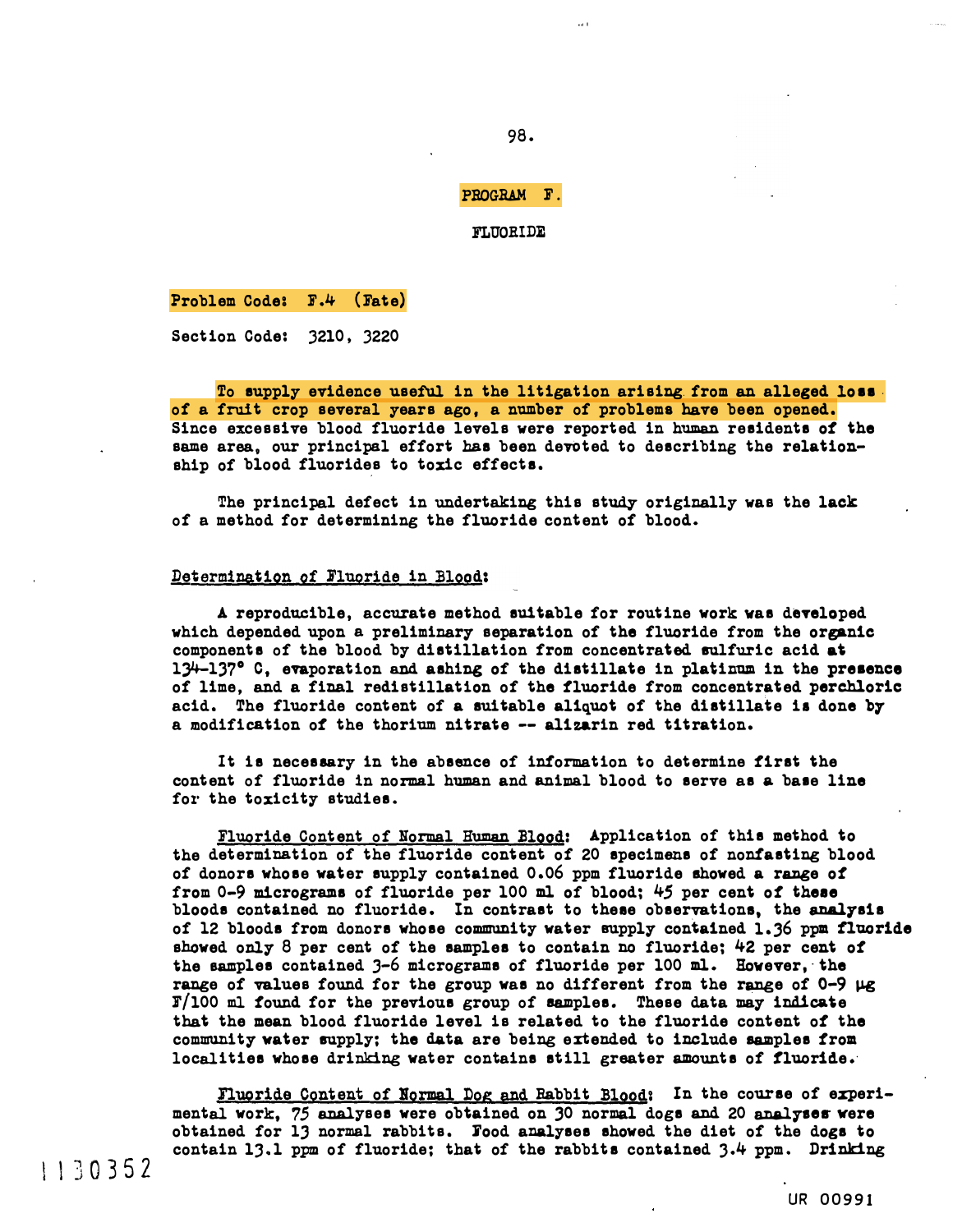water contained 0.06 ppm of fluoride. Approximately 80 per cent of the bloods from both species were found to contain less than 10  $\mu$ g  $\bar{F}/m$ l. An additional. 13 per cent of the dog bloods and 20 per cent of the rabbit bloods contained  $10-20 \mu$ g F/100 ml. A small number of dog samples contained relatively large quantities of fluoride, ranging up to 70  $\mu$ g/100 ml.

Routes of Fluoride Administration: Two routes of administration of fluorides have been used: (1) Bats have been given large doses of sodium fluoride intraperitoneally; (2) Rabbits and dogs have been placed in atmosphere of hydrogen fluoride so that inhalation exposures were made.

#### Elood Fluoride Levels in Bats Following the Intraperitoneal Injection

of NaF: Groups of 20 female rats weighing approximately  $1\frac{1}{1}$  g were injected intraperitoneally with  $37.8$  mg NaF/kg, the approximate LD50 for rats of this sex and weight. At regular time intervals following the injection, the survivors in different groups were sacrificed and the fluoride content of the pooled.blood sample determined. It was found that the fluoride content reached a peak of approximately 900  $\mu$ g F/100 ml within 30 minutes following the injection; the level then decreased again. Twenty-four hours after the inJection, the blood content was again at a normal level of  $0-3 \mu g$  F/100 ml. In spite of the fact that the maximum blood level is reached within a half hour after injection, significant numbers of fatalities did not begin to occur until  $4-5$  hours after the injection, by which time the blood fluoride level was reduced to approximately one-tenth ot' ita maximum value.

Blood Fluoride Content Following Exposure to Hydrogen Fluoride: The complete absence of reliable data on blood fluoride levels in previoualy reported studies of toxic effecta of hydrogen fluoride leavea an undesirable gap in the information available regarding the metabolism of fluorides. In order to obtain data of this nature, two 5-day exposures of animals to hydrogen fluoride were completed with blood fluoride analyses being made at regular intervals throughout the exposure period.

The exposure of rabbits to approximately 29 mg  $ET/m<sup>3</sup>$  for intervals of 1 to 5 days resulted in a five-fold increase in the blood fluoride level. The blood level reached a plateau after 1 day of exposure and did not increase ine brood rever reached a pracead area ruley or exposure and did not increase termination of the exposure, but was still significantly above the normal tor at least 3 days after the animals were removed from the hydrogen fluoride atmosphere.

When dogs were exposed for intervals of 1 to 5 days to approximately 20 mg  $EF/m^3$ , however, the blood fluoride content showed a progressive increase through the 4th day; to a maximal value of 291  $\mu$ g F/100 ml at the conclusion of the 5th day of exposure, the blood level showed a precipitous drop to 103 µg  $F/100$  ml. The plateau effect so striking in the rabbits was not noted<sup>*i*</sup> with the dogs; moreover, the maximal level occurring in the dog was approximately 2.5 times as great as was the highest level seen in the rabbit. Five days after termination of the exposure the blood levels were still  $3-5$  times greater than the pre-exposure levels.

1130353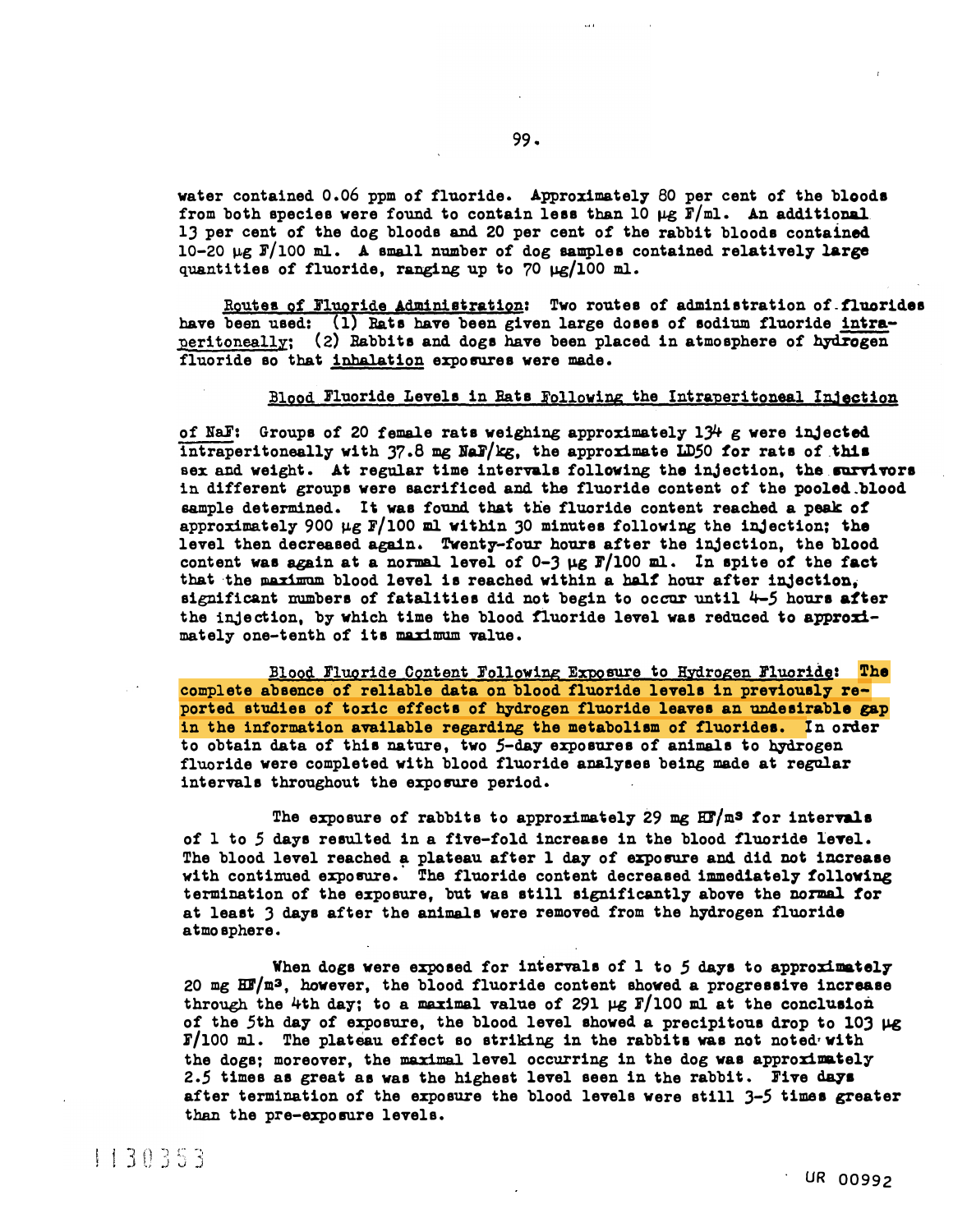#### Urinary Excretion of Fluoride:

Work by various investigators has shown that under usual conditions of exposure to fluoride, as in cryolite factories, magnesium foundries or in communities whose water supplies contain appreciable quantities of fluoride, the greater portion of the ingested or inhaled fluoride is excreted by the kidneys. However, these investigations have ignored the relation, if any, between the functional status of the kidney and the corresponding urinary fluoride excretion.

100.

#### The Effect of Renal Dysfunction on the Urinary Excretion of Fluoride in

the Rabbit: The effect of uranium-produced nephritis on the urinary excretion of fluoride has been studied in rabbits receiving: (l) a subcutaneous injection of 0.3 mg U/kg as uranyl nitrate; (2) the same dosage of uranium in addition to 15 ppm fluoride in the drinking water; and  $(3)$  15 ppm fluoride in the water supply. Control urinary fluoride excretion was also determined.

Within 3 to 4 days after injection of the nitrate, the uranium excretion of fluoride in those rabbits receiving only the injected nitrate dropped from a pre-injection level of 0.35 mg  $F/t$  otal daily urine sample to a level of 0.05 mg U/total daily urine sample (a sever-fold decrease). In those rabbits receiving both uranium and fluoride the urinary excretion dropped from a preinjection level of 1.9 mg F/total daily sample to a level of 0.25 mg F/total daily sample, which again is approximately a seven-fold decrease. The urinary excretion returned to the pre-injection level in both groups approximately 12 days after the injection.

Fluoride content of the tooth and bone indicated that the presence of uranium in the kidney may inhibit the deposition of ingested fluoride in the bone and thus offer a degree of protection against fluorosis. The fluoride contents of the tooth root, femoral epiphysis and jaw alveolar bone for rabbits receiving only added fluoride were singificantly higher than in comparable tissues from rabbits treated with both uranium and fluoride, despite the greater quantity of fluoride consumed by these latter animals. Other supporting evidence for the protective effect of added fluoride on uranium poisoning was:  $(1)$  a two and one-half-fold lower blood urea nitrogen; and (2) lowered mortality in those rabbits receiving both agents, as compared to the results obtained in rabbits receiving only the uranium injection.

#### The Determination of Urinary [Fluoride](http://P1uori.de) Excretion as a Possible Test for

Renal Dysfunction: The determination of the urinary excretion of small doses of ingeated fluoride has been measured in two individuals with normal renal function, and in two patients with known abnormal kidney function. One patient with chronic glomerulonephritis was only able to excrete 20 per cent of the ingested fluoride; the second patient with chronic pyelonephritis with hypertension could excrete none of the fluoride. The two control individuals excreted 45 and 51 per cent of the dose of ingested fluroide.

These preliminary data indicate that the measurement of the urinary excretion of a �est dose of fluoride may prove of value in detecting certain types of renal disorders.